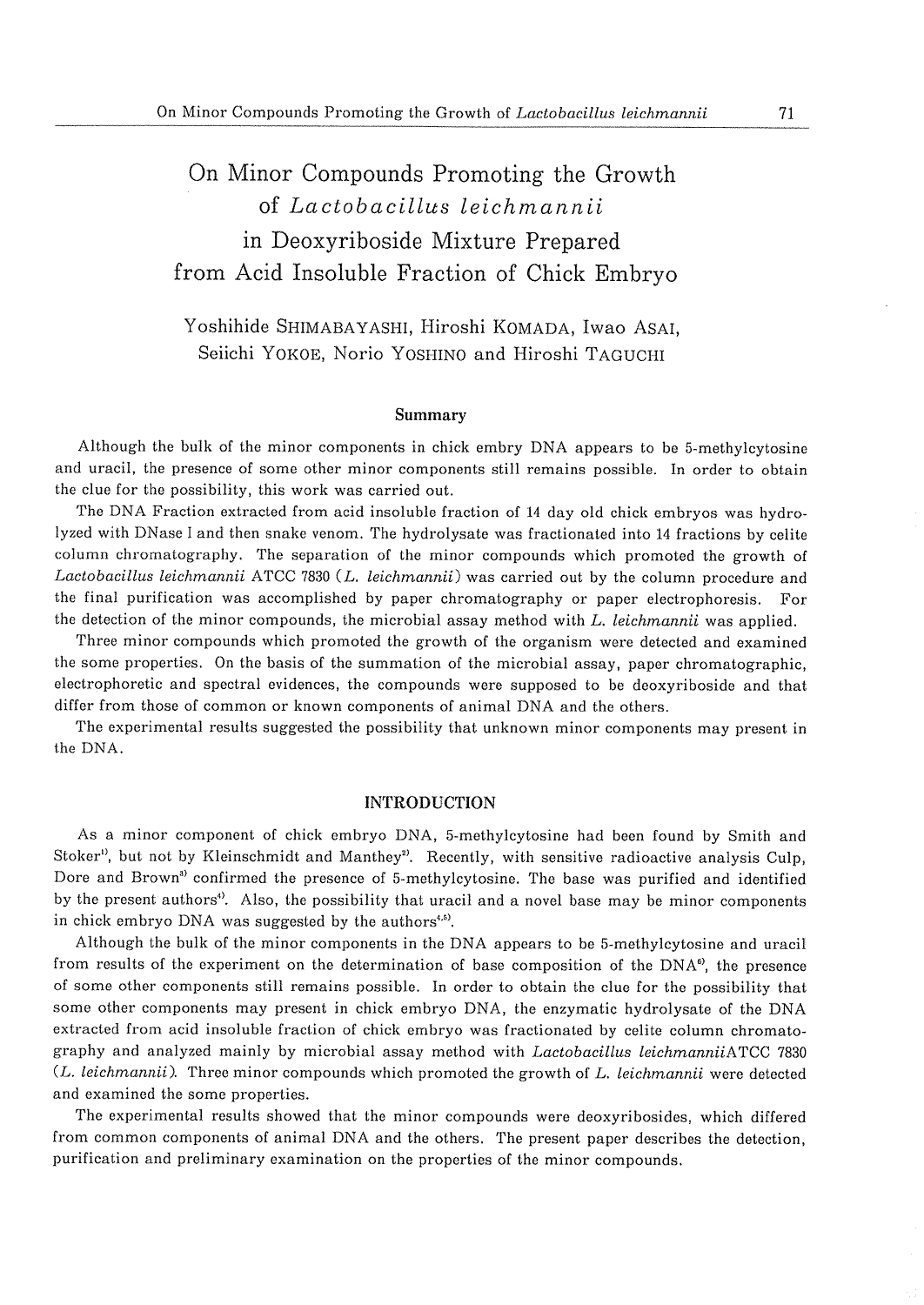# MATERIALS AND METHODS

Chick embryo. The eggs of white Leghorn hens with normal diet in Gifu Prefectural Poultry Breeding Station were used. The eggs were incubated under constant temperature and humidity for 14 days. Then, the eggs were opened and embryos were pooled and, as soon as possible, treated for the preparation of acid insoluble fraction.

Authentic deoxyribosides and bases were purchased from Nutritional Biochemical Chemicals. Corporation. DNase I (pancreatic crystalline enzyme) and snake venom (lyophilized powder venom prepared from *Crotalus atrox*) were obtained from Sigma Chemical Company.

Extraction of DNA from acid insoluble fraction. Acid insoluble fraction was prepared according to the method already reported<sup>®</sup>. The DNA was extracted from acid insoluble fraction after removing RNA with alkali. All operations were carried out at  $0^{\circ}$  to  $4^{\circ}$ C unless otherwise stated.

The embryos were washed with 0.9% NaCl, and homogenized with a volume of ice cold 0.6 N perchloric acid (PCA), equal to four times of the weight of the embryos. Homogenate was centrifuged at 10,000 x g for 10 min. The precipitate was reextracted with ice cold 0.6 N PCA, and then centrifuged again. The precipitate was treated with ethanol and then ethanol-ether  $(3:1 \sqrt{x})$  to remove lipids according to STS method. The precipitate was incubated at 37°C overnight with 0.3 M KOH. The alkaline solution was acidified to give a final concentration of 5% with conc. PCA, and centrifuged at 10,000 x g for 10 min. The precipitate was reextracted with  $5\%$  PCA three times to remove RNA components.

The precipitate was suspended in water and adjusted to pH 8.8 with 0.3 M KOH, and cooled overnight. Potassium perchloride and any other insoluble materials were removed by centrifugation at The supernatant was adjusted to pH 7.0, and concentrated to give a final concen- $800 \times g$  for 5 min. tration of approximately 1 mg as DNA per ml.

Hydrolysis of DNA fraction. For detection and separation of the minor compounds promoting L. leichmannii growth, enzymatic hydrolysis of the DNA with DNase I and snake venom was employed as mentioned in the previous paper<sup>4</sup>.

Celite column chromatograhy. The fractionation of the deoxyriboside mixture was carried out by celite column chromatography. The procedure was based on that of R. H. Hall<sup>2</sup>. But, the use aqueous formic acid as the component of the solvent system was confind to the separation of compound A from fraction 3 (F-3) as mentioned later.

# Analytical Methods.

Paper chromatography. Paper chromatography was performed with Tōyō No. 50 paper. Solvent systems used were n-butanol-water-28% aqueous ammonia (255 : 45 : 0.5  $\sqrt{\sqrt{2}}$ )<sup>6</sup> (A) and nbutanol saturated with water<sup>\*</sup> (B). The final purification of the minor compounds was performed by triple or double development technique with solvent A or B.

Paper electrophoresis. Electrophoresis was performed on  $4 \times 60$  cm strips of Tōyō No. 51 paper at 3000 V for 90 min with pyridine-acetic-acid-water buffer  $(1:10:89 \sqrt{\sqrt{x}})$  at pH 3.5<sup>9</sup>.

Spectrophotometry. Ultraviolet absortption spectra of the minor compounds were obtained by a Shimadzu double-beam spectrophotometer UV-150.

Microbial assay with L. leichmannii was employed for hunting and detecting Microbial assay. the compounds<sup>10</sup>.

# **RESULTS**

# Detection of the minor compounds promoting the growth of L. leichmannii.

The separation of the growth promoting compounds from the deoxyriboside mixture, prepared by preliminary fractionation<sup>4</sup> of the enzymatic hydrolysate of the DNA extracted from the acid insoluble fraction (DNA preparation) was carried out by celite column chromatography. The fractions of 18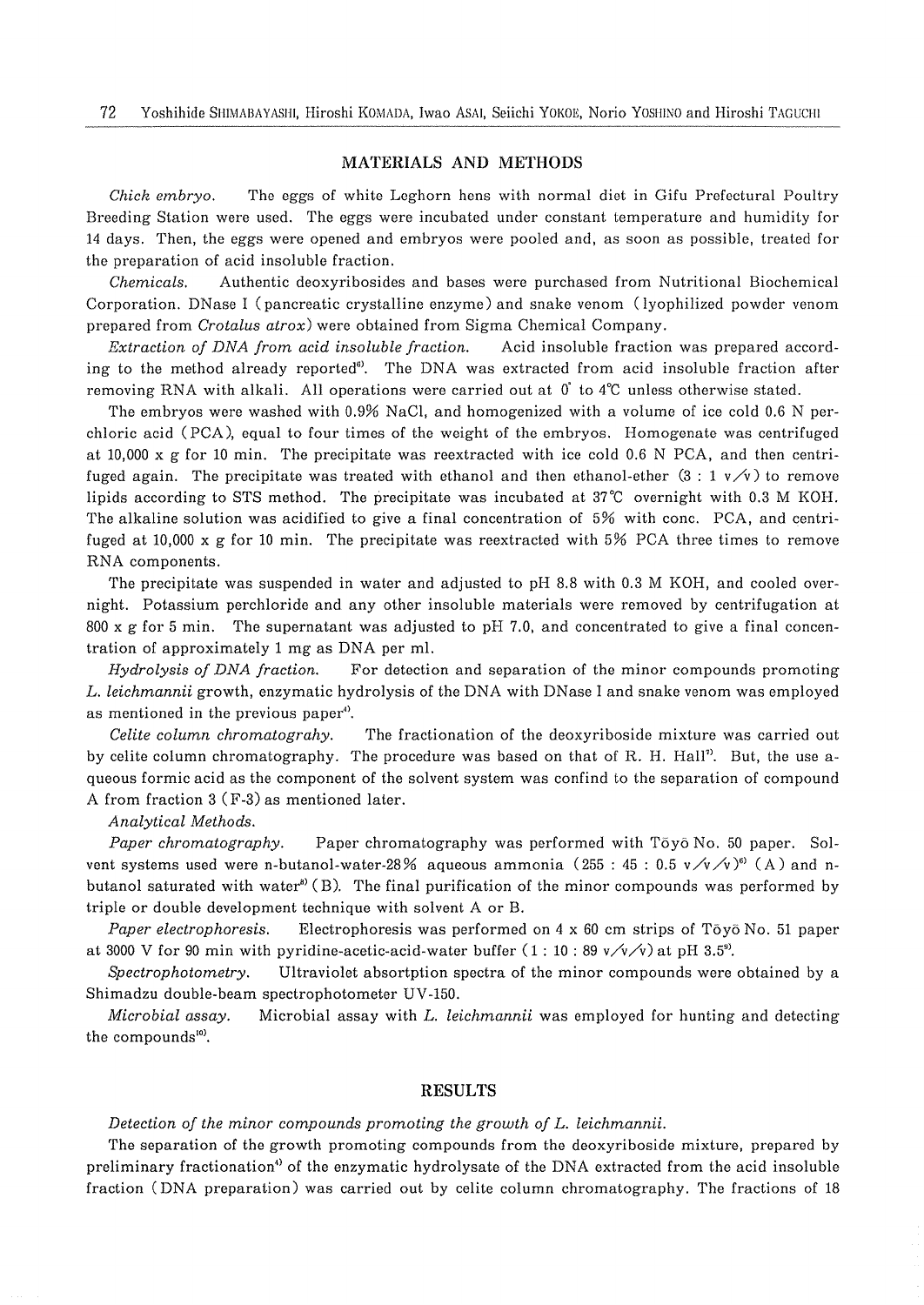

# Fig. 1. Fractionation of Deoxyriboside Mixture obtained by Enzymatic Hydrolysis of DNA Preparation from Acid Insoluble Fraction of Chick Embryo.

Column (1.8 x 88 cm) contained 80 g of Celite No. 545 mixed with 32 ml of lower phase of the first solvent system. The deoxyriboside mixture (approximately 200 mg as  $DNA$ , dissolved in 3 ml of lower phase of the solvent, was mixed with 8 g of the celite. The elution was performed by stepwise addition of the each upper phase of solvent systems from the first to the sixth succesively and then water. Solvent systems used for fractionation were as follows ; first : ethylacetate saturated water, second : ethylacetaten-butanol-water (12:1:1 $\sqrt{\sqrt{2}}$ ), third: ethylacetate-n-butanol-water (12:1.4:1 $\sqrt{\sqrt{2}}$ ) fourth : ethylacetate-n-butanol-water (12 : 2 : 1  $v/v/v$ ), fifth : ethylacetate-n-butanolwater  $(6:1:1 \frac{v}{v})$  and sixth : ethylacetate-n-butanol water  $(4:1:1 \frac{v}{v})$ .

ml each were combined as shown in Fig. 1. Each combined fraction  $(F-1)$  to  $F-14$ ) was evaporated to dryness in vacuo. The residue was dissolved in 300  $\mu$ 1 of distilled water. The aliquots of each  $(5-10 \mu l)$  were applied on the papers and developed by the triple ascending technique with solvent A. Developed chromatograms were investigated by UV absorbing method and the microbial method. The compounds of the fractions (F-1 to F-14) were examined by comparison with standard deoxyribosides in  $Rf$  values, UV absorbing spectra and in elution patterns by celite column chromatography. The relative bacterial growth of the fractions were summarized in Table I. The main compounds of five fractions (frs. 3, 4, 9, 10, and 11) which were most or more active in promoting the bacterial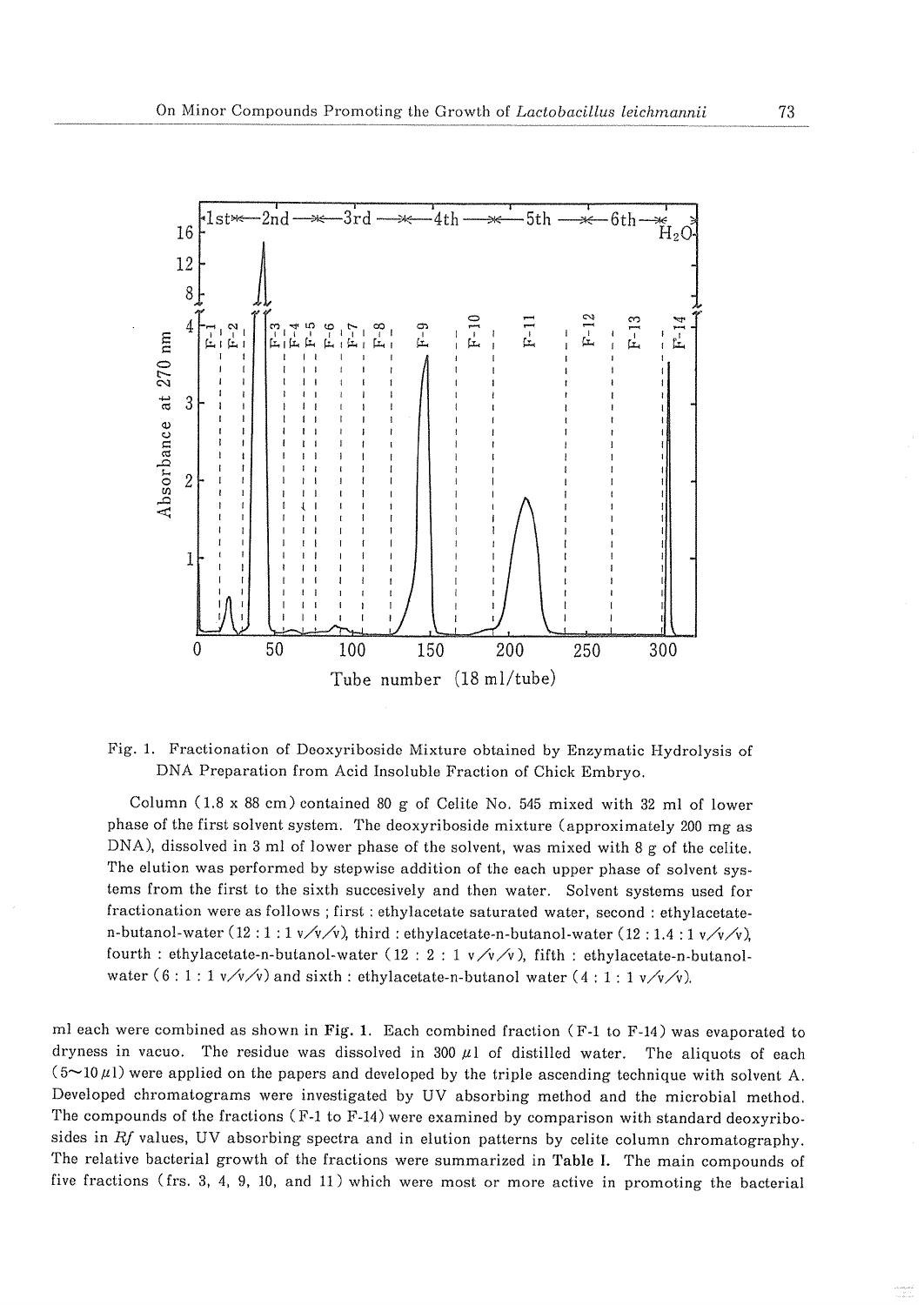| Fraction | Growth of L.<br>leichmannii | Fraction | Growth of L.<br>leichmannii |
|----------|-----------------------------|----------|-----------------------------|
|          | ≁                           |          | $+++$                       |
|          |                             | 10       | ┿┿                          |
|          | ╶╂╾╍╊╾╍╂╾                   |          | --+--+-                     |
|          | -1--+                       | 12       |                             |
|          |                             | 13       |                             |
|          |                             | 14       |                             |
|          | ⊶⊷                          |          |                             |
|          |                             |          |                             |

| Table I. RELATIVE L. leichmannii GROWTH OF THE FRACTIONS OBTAINED |  |  |  |
|-------------------------------------------------------------------|--|--|--|
| FROM DEOXYRIBOSIDE MIXTHER                                        |  |  |  |

 $\overline{\phantom{a}}$ , no growth :  $\pm$ , slight growth :  $\overline{\phantom{a}}$ , growth :

 $++$ , good growth :  $++$ , heavy growth.

growth were identified as folluws ; F-3 was mixture of deoxythymidine and deoxyadenosine, F-4 was deoxyuridine, F-9 was deoxyguanosine, F-10 was 5-methyldeoxycytidine and F-11 was deoxycytidine<sup>4</sup>.

In addition, the results of the preliminary analyses suggested the presence of the minor compounds. which promoted  $L$ , *leichmannii* growth, in  $F-3$ ,  $F-6$  to  $F-7$  and  $F-11$ .

In order to confirm the presence of the minor compounds in the three fractions, namely F-3, F-7 and F-11 fractionated from deoxyriboside mixture obtained from the DNA preparation of approximately 100 g of the embryo were subjected to paper chromatographic analysis used A as solvent system. Chromatograms were investigated mainly with the microbial assay. The results were shown in Fig. 2. As shown in this Fig. the minor compounds, which promoted the growth of the bacteria. were detected in F-3, F-7 and F-11. For convenience of the description, the tentative names compound A, B and C were given for the minor compounds from F-3, F-7 and F-11, respectively.

Separation and purification.

For the separation of the compounds, the deoxyriboside mixture of the DNA preparation from approximately 1300 g of the embryo was fractionated by the column procedure. The each pooled fraction containing the minor compounds was subfractionated by the column procedure, and the compounds were purified described below.

Compound A. The pooled F-3 was concentrated in vacuo, and subfractionated with upper phase of ethylacetate-ethylcellosolve-2% aqueous formic acid (4:1:2  $\sqrt{\sqrt{2}}$ ) by the column procedure. The each subfraction was assayed by paper chromatography and then with the microbial method. It was found that compound A was eluted out accompany with deoxyadenosine. The pooled fraction was concentrated in vacuo. The final purification was accomplished by means of paper chromatography with solvent A. The positive sections for the bacterial growth of the chromatograms were cut out and eluted with distilled water. The eluate was concentrated in vacuo. To purify further, the procedure was repeated again. The chromatograms were investigated by UV absorbing and the microbial assays. The result is shown in Fig. 3.

Compound B. The pooled F-6 and F-7 were combined and concentrated in vacue, and subfractionated into fives with using the upper phase of ethylacetate-n-butanol-water systems  $(12 : 0 : 1, 1)$ 12: 1: 1 and 12: 1.4: 1  $v/v/v$  by the column procedure. The each subfraction was analyzed by the same methods as described above. The fraction contained compound B was rechromatographed on celite column with using the same solvent system. The compound rich fraction was concentrated in vacuo. The concentrate was subjected to paper chromatography with solvent system A and investigated by UV absorbing and the microbial methods. The positive sections corresponding to Rf value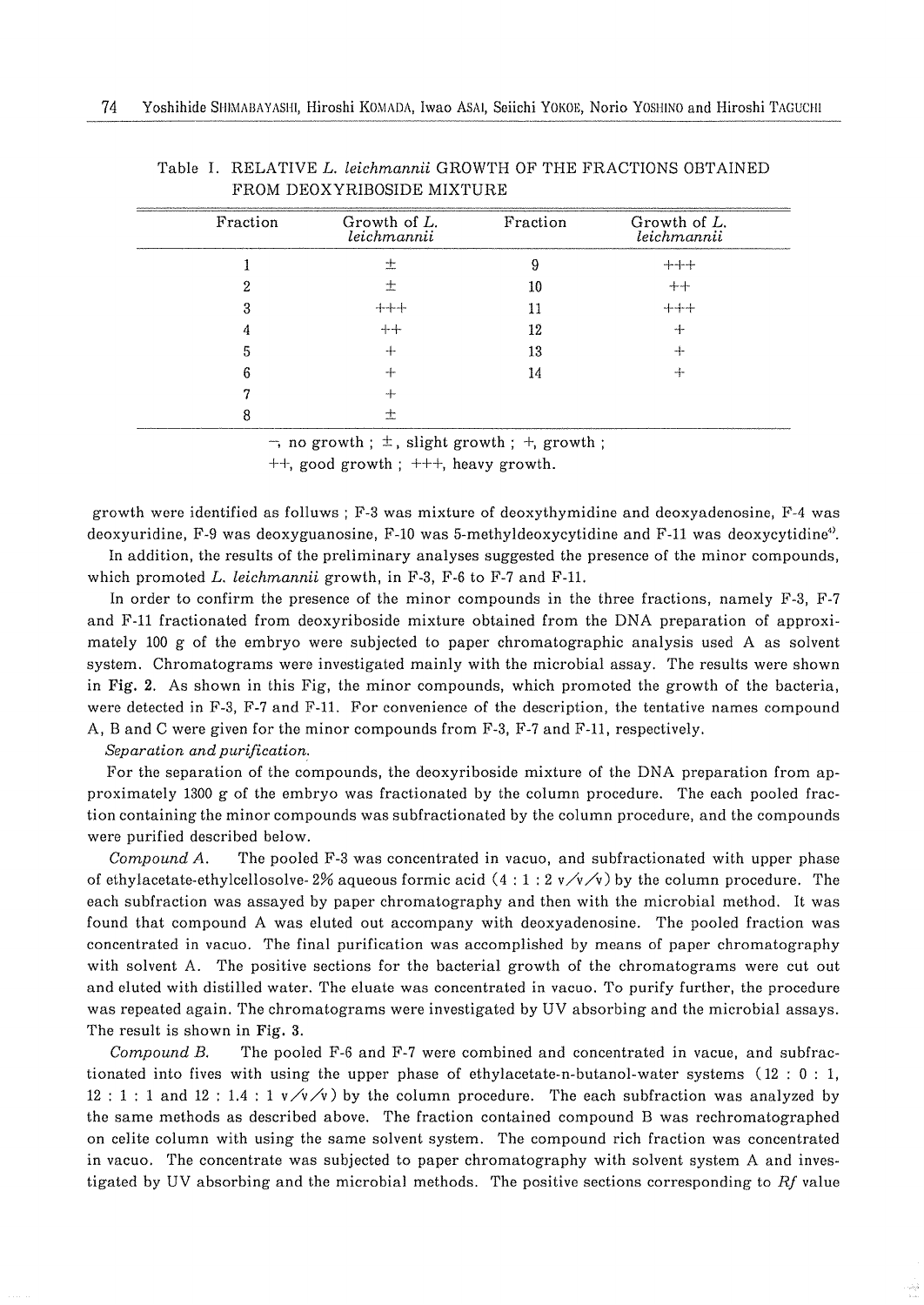

#### Detection of L. leichmannii Growth Fig. 2. Promoting Compounds from Fractions 3, 7 and 11.

Aliquotes of the each concentrate prepared from three fractions (Frs. 3, 7 and 11) as described in the text were applied on Tōvō No. 50 filter paper and developed by triple ascending technique with solvent A at 25°C. Developed chromatograms were investigated by the microbial assay with L. leichmannii. The symbols dG, dC, dA and dT are abbreviations for deoxyguanosine, deoxycytidine, deoxyadenosine and deoxythymidine, respectively.

# Fig. 3. Paper Chromatography of Compound A.

Aliquotes of Compound A purified from fraction 3 were applied on Tōyō No.50 filter paper and developed by ascending technique with solvent A. The chromatograms were examined by UV absorbing and the microbial assay methods.

**C**, transmittance at 660 nm.

O ........ O, absorbance at 260 nm.

The abbreviations are same as in Fig. 2.

of the minor compound were cut out and eluted with distilled water. The eluate was concentrated in vacuo, and subjected to paper electrophoresis to purify further. The electropherograms were investigated by the same methods. The result is shown in Fig. 4.

F-11 was pooled and rechromatographed by the column procedure with using Compound C. upper phase of ethylacetate-n-butanol-water  $(6:1:1)$ . The eluate from the column was divided into three fractions (F-A, F-B and F-C). Each subfraction was concentrated in vacuo, and subjected to paper chromatography and the microbial assay. A small peak (F-C) following to the deoxycytidine peak (F-B) contained the minor compound. Compound C rich fraction (the pooled F-C) was concent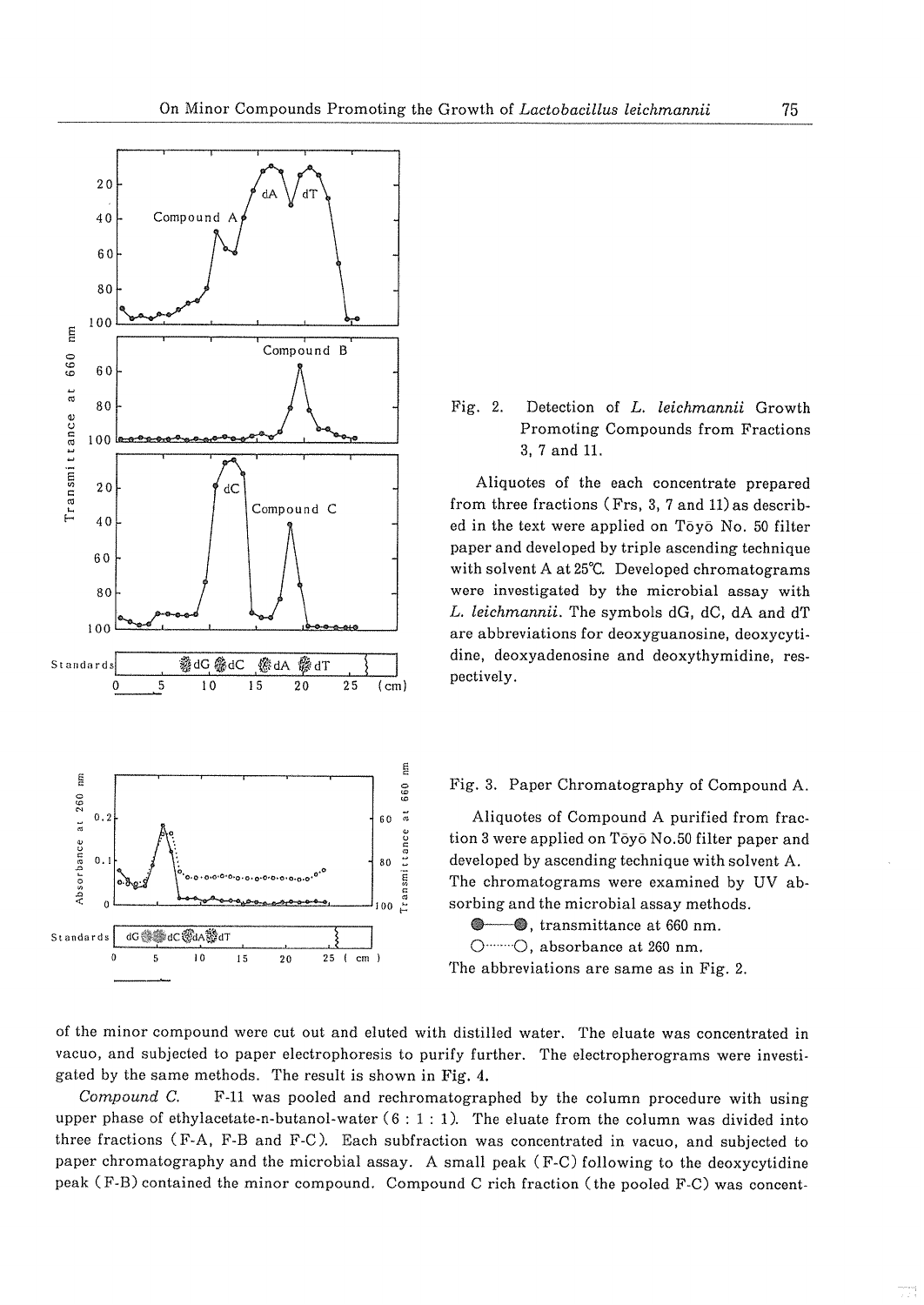rated in vacuo, and then rechromatographed on celite column with using the same solvent. The rechromatography is shown in Fig. 5. The peak obtained was evaporated to dryness in vacuo. The residue was dissolved in a small quantity of distilled water. The aliquots were developed on the paper and investigated by the same methods described above. The result is shown in Fig. 6.



Fig. 4. Paper Electrophoresis of Compound B.

Aliquotes of Compound B purified from fraction 6 and 7 were applied on 4  $\times$  60 cm strips of Tōyō No. 51 paper, and the electrophoresis was carried out at 2.3 mA/cm and 3000 V for 90 min at pH 3.5. The electropherograms were examined by UV absorbing and the microbial assay methods.

**C** . transmittance at 660 nm. O ........ O, absorbance at 280 nm.

The abbreviations are same as in Fig. 2.





Fig. 5. Celite Column Chromatography of Compound C.

Compound C rich fraction obtained from Fraction 11 was rechromatographed on celite column (column size, 1.8 x 72 cm). N-butanol saturated with water was passed throught the column at a flow rate 7.2 ml/hr. The fractions of 5.7 ml each were collected and measured the absorbance at 280 nm.

## Fig. 6. Chromatography of Compound C.

Aliquots of Compound C purified from Fraction 11 were applied on Tōyō No. 50 filter paper and developed by ascending technique with solvent A. The chromatograms were examined by UV absorbing and the microbial assay methods.

**●** ●, transmittance at 660 nm.

O ........ O, absorbance at 280 nm.

The abbreviations are same as in Fig. 2.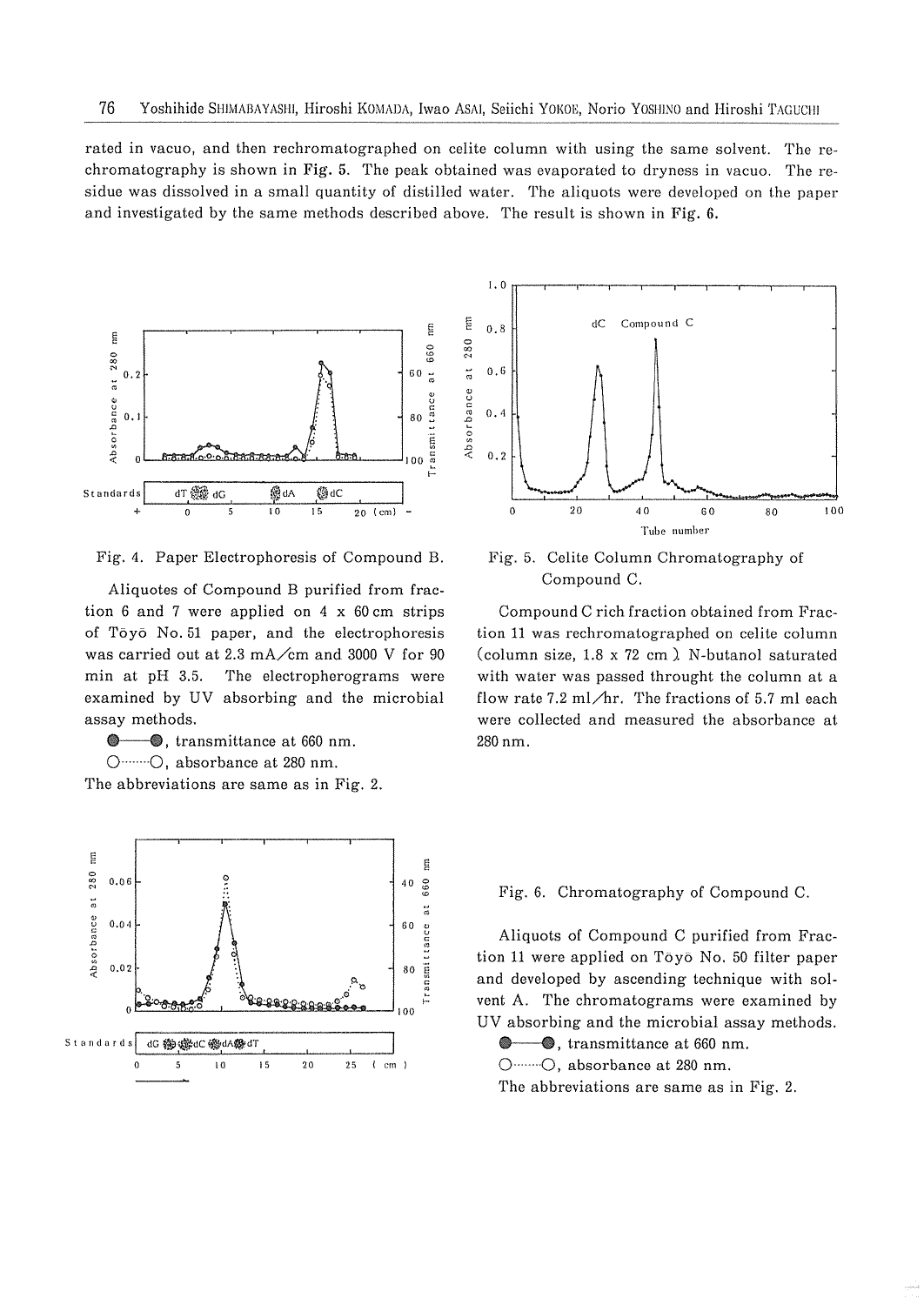Properties.

Paper chromatography. Compounds, A, B, and C purified from F-3, F-6 - F-7 and F-11 were developed by ascending technique. The chromatograms were examined under an ultraviolet light. Also, the microbial assay was applied for the chromatograms of the compounds. The Rf values were presented in Table II.

Paper electrophoresis. The electropherograms were examined by the same methods. The results are presented in Table III.

Ultraviolet absorption spectra. Ultraviolet absorption spectra of the compounds are shown in Figs. 7, 8 and 9. As shown in those Figs, the minor compounds had strong ultraviolet absorption with a single maximum in water. The absorption characteristics of the compounds are listed in Table IV.

|                      | Solvent system |      |  |
|----------------------|----------------|------|--|
| Compound             |                |      |  |
| Compound A from F-3  | 0.20           | 0.22 |  |
| Compound B from F-7  | 0.43           | 0.33 |  |
| Compound C from F-11 | 0.38           | 0.39 |  |
| Deoxyadenosine       | 0.34           | 0.32 |  |
| Deoxycytidine        | 0.21           | 0.21 |  |
| Deoxyguanosine       | . 13           | 0.14 |  |
| Deoxythymidine       | -46            | -44  |  |

Table II. Rf VALUES OF THE MINOR COMPOUNDS

# Table II. RELATIVE ELECTROPHORETIC MOBILITIES OF THE COMPOUNDS

| Compound             | Relative mobility |  |
|----------------------|-------------------|--|
| Compound A from F-3  | 0.10              |  |
| Compound B from F-7  | 1.00              |  |
| Compound C from F-11 | 0.94              |  |
| Deoxyadenosine       | 0.60              |  |
| Deoxycytidine        | 1.00 <sup>a</sup> |  |
| Deoxyguanosine       | 0.16              |  |
| Deoxythymidine       | 0.06              |  |

a: Deoxycytidine was assigned a mobility of 1.00 at 3000 V for 90 min at pH 3.5.

| Table IV. ULTRAVIOLET ABSORPTION CHARACTERISTCS OF THE COMPOUNDS |  |  |  |  |  |  |  |
|------------------------------------------------------------------|--|--|--|--|--|--|--|
|------------------------------------------------------------------|--|--|--|--|--|--|--|

| Compound             | $\lambda$ max (nm) | $\lambda$ min $(nm)$ |
|----------------------|--------------------|----------------------|
| Compound A from F-3  | $263^{\circ}$      | 229                  |
| Compound B from F-7  | 283 <sup>D</sup>   | 245                  |
| Compound C from F-11 | $282^{\circ}$      | 247                  |
| Deoxyadenosine       | 260'               | 225                  |
| Deoxycytidine        |                    | 250                  |
| Deoxyguanosine       | 2545               | 223                  |
| Deoxythymidine       | $267^{\text{h}}$   | 235                  |

a; Data obtainned at pH 7.0. b; Data obtained in water.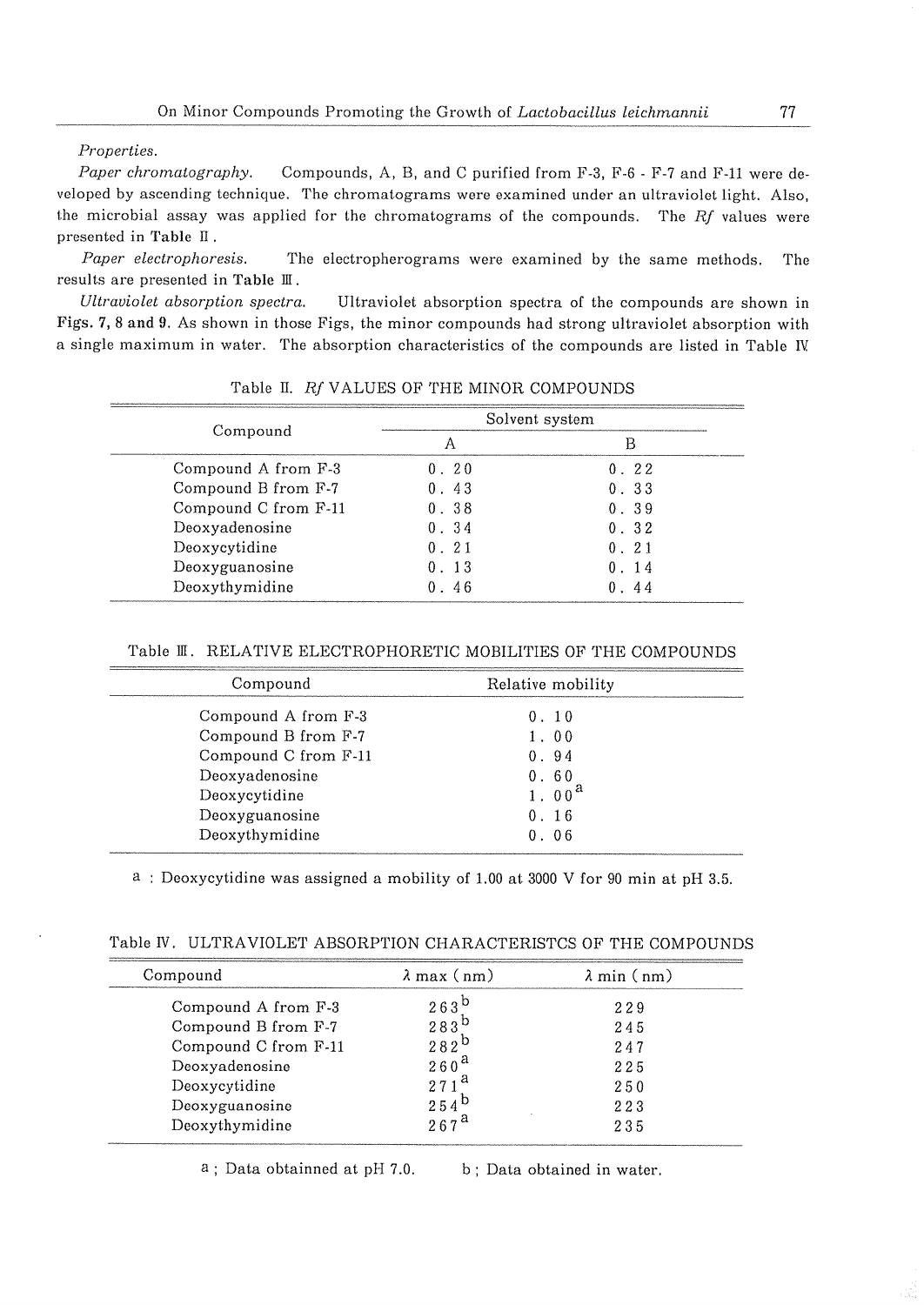

Fig. 7. Ultraviolet Absorption Spectrum of Compound A.

Fig. 8. Ultraviolet Absorption Spectrum of Compound B.



Fig. 9. Ultraviolet Absorption Spectrum of Compound C.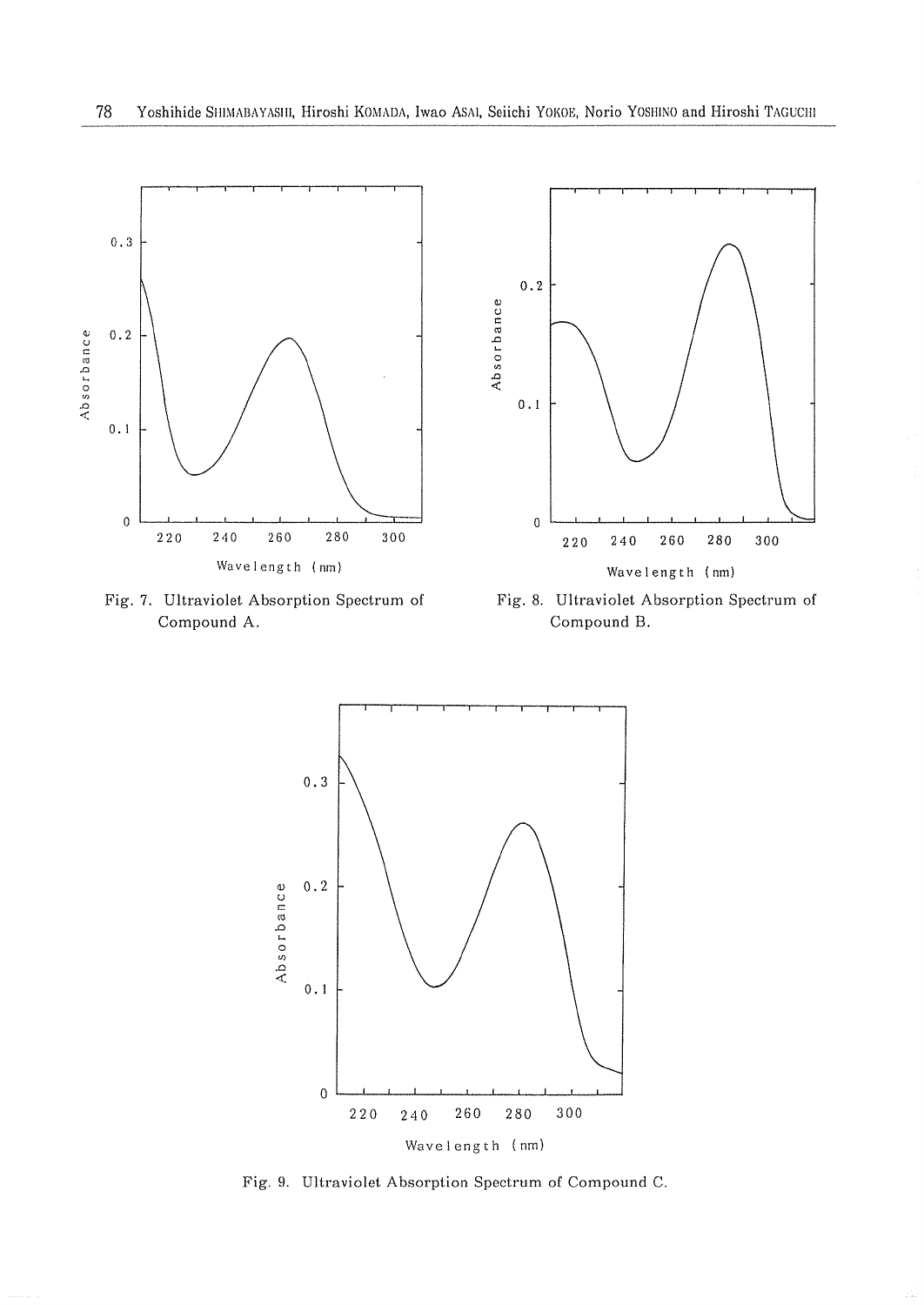#### **DISCUSSION**

The minor compounds, which gave positive results in a microbial assay with L. leichmannii and ultraviolet absorption were detected and purified from deoxyriboside mixture obtained by the enzymatic hydrolysis of the DNA preparation. Hence, the compounds appear to be deoxyribosyl compounds.

It has been known that in the absence of cobalamins L. leichmannii grow by adding a minute amount of deoxyribosides or deoxyribotides as a substitute for cyanocobalamin to medium containing the other essential nutrient compounds for growth of this bacteria<sup>11~13)</sup>. However, the minor compounds detected in this study were distinctly different from deoxyribotides or cobalamins in chromatographic and electrophoretic behaviors and spectral properties. On the basis of the summation of the microbial assay, paper chromatographic, electrophoretic and spectral evidences, the compounds were supposed to be deoxyriboside. Of the compounds, compound C seems to be identical with deoxyriboside of a novel base in DNA of chick embryo<sup>5</sup>. The compounds appears to be different from deoxyribosides of common and known components of animal  $DNA^{\omega(n)}$ , 6-methylaminopurine<sup>18</sup> and N<sup>4</sup>-methylcytosine<sup>19</sup> in bacterial DNA, methylated guanines<sup>31</sup> in HeLa cell DNA or modified components in various phage DNAs<sup>20-22)</sup>.

Thus, the experimental results suggest the possibility that the minor compounds may be unknown component of the DNA. On the other hand, one might consider the possibility that the presence of the compounds are due to artifact during the preparation and enzymatic hydrolysis of the DNA preparation or are derived from the other substances of the DNA preparation. But, it seems that the possibility due to the both is very low, because the base composition (under deoxyribosyl level) of calf thymus DNA obtained by the enzymatic digestion agreeded well with the established value, and the deoxyriboside ratio of the DNA preparation extracted from acid insoluble fraction of chick embryo coincided with that of the purified DNA<sup>®</sup>. Also, it may be pointed out that all the enzymatic digestion and purification procedures employed were very similar with that reported by R. H. Hall".

In any event, it is the significant subject to elucidate whether the compounds are native one or not as the DNA constituents. For the sake of the elucidation, the more careful and detailed experiments must be done under more mild conditions.

## **REFERENCES**

- 1) J. D. SMITH and M. G. P. STOKER, Brit. Exptl. Pathol., 32, 433, (1951).
- 2) W. J. KLEINSCHMIDT and J. A. MANTHEY, Arch. Biochem. Biophys., 73, 5, (1958).
- 3) L. A. CULP, E. DORE and G. M. BROWN, ibid., 136, 73 (1970).
- 4) Y. SHIMABAYASHI, M. TANAKA and T. TAKAHASHI, Agric. Biol. Chem., 42, 919 (1978).
- 5) Y. SHIMABAYASHI, M. TANAKA, F. YOSHIDA and T. TAKAHASHI, Agric. Biol. Chem., 43, 1139 (1979).
- 6) Y. SHIMABAYASHI, T. TAKAHASHI and K. IWAMOTO, Agric. Biol Chem., 33, 1673 (1969).
- 7) R. H. HALL, J. Biol. Chem., 237, 2283 (1962).
- 8) R. D. HOTCHKISS, J. Biol Chem., 175, 315 (1948).
- 9) H. M. KLOUWEN, J. Chromatog., 7, 216 (1962).
- 10) Y. SHIMABAYASHI and K. IWAMOTO, Agric. Biol. Chem., 29, 379 (1965).
- 11) E. E. SNELL, E. KITAY and W. S. MCNUTT, J. Biol. Chem., 175, 473 (1984).
- 12) E. KITAY, W. S. MCNUTT and E. E. SNELL, J. Biol. Chem., 177, 993 (1949).
- 13) H. R. SKEGGS, J. W. HUFF, L.D. WRICHT and D. D. BOSSHARDT, J. Biol. Chem., 176, 1495 (1948).
- 14) G. R. WYATT, Biochem. J., 48, 584 (1951).
- 15) B. F. VANYUSHIN, S. G. TKACHEVA and A. N. BELOZERSKY, Nature, 225, 948 (1970).
- 16) B. F. VANYUSHIN, A. L. MAZIN, V. K. VASILYEV and A.N. BELOZERSKY, Biochim. Biophys. Acta, 229, 397 (1973).
- 17) A. W. Lis, R. K. MCLAUGHLIN and D. I. MCLAUGHLIN, J. Am. Chem. Soc., 95, 5789 (1973).